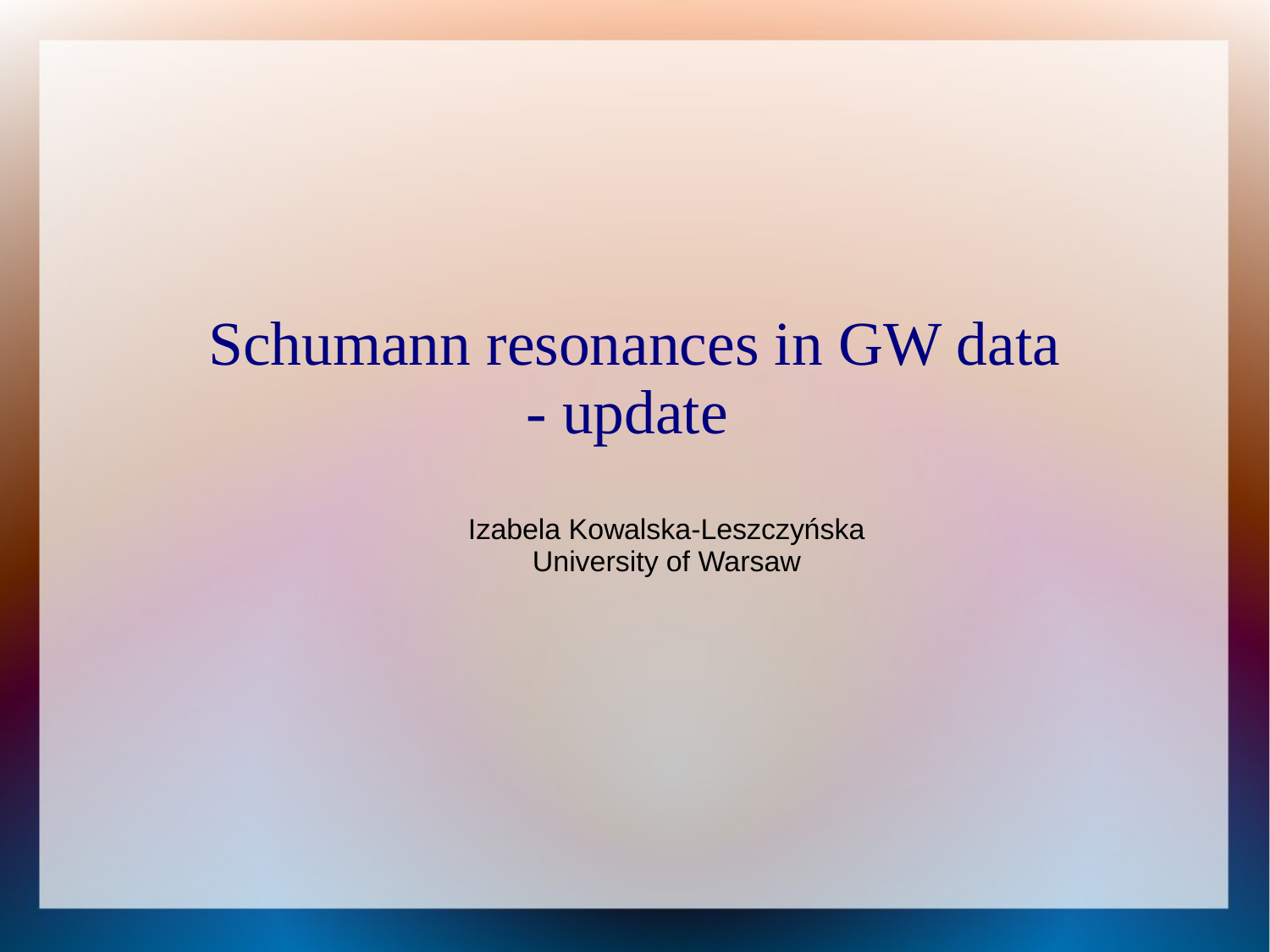#### Schumann resonances

- ➔Electromagnetic waves exited by lighting discharges
- ➔Standing wave in Earth-ionosphere cavity
- ➔Visible in extremely low frequency band (3-60 Hz)
- ➔Global events can mimic gravitational signal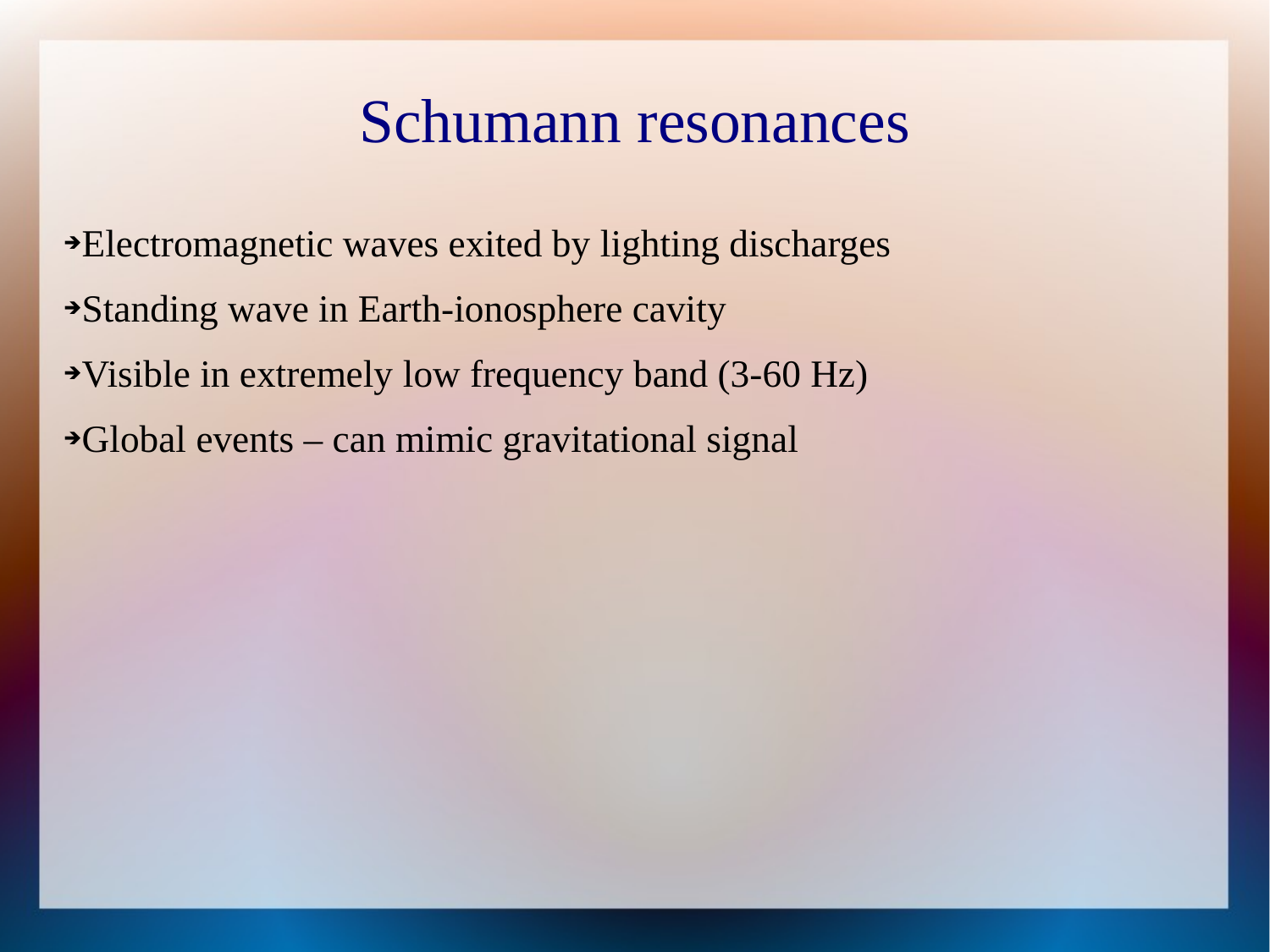#### Storm in Corsica

- ➔ 12.12.2009 23:36:56 UTC
- ➔ The most powerful event observed by group from Krakow



JOURNAL OF GEOPHYSICAL RESEARCH, VOL. 115, D24301, doi:10.1029/2010JD014442, 2010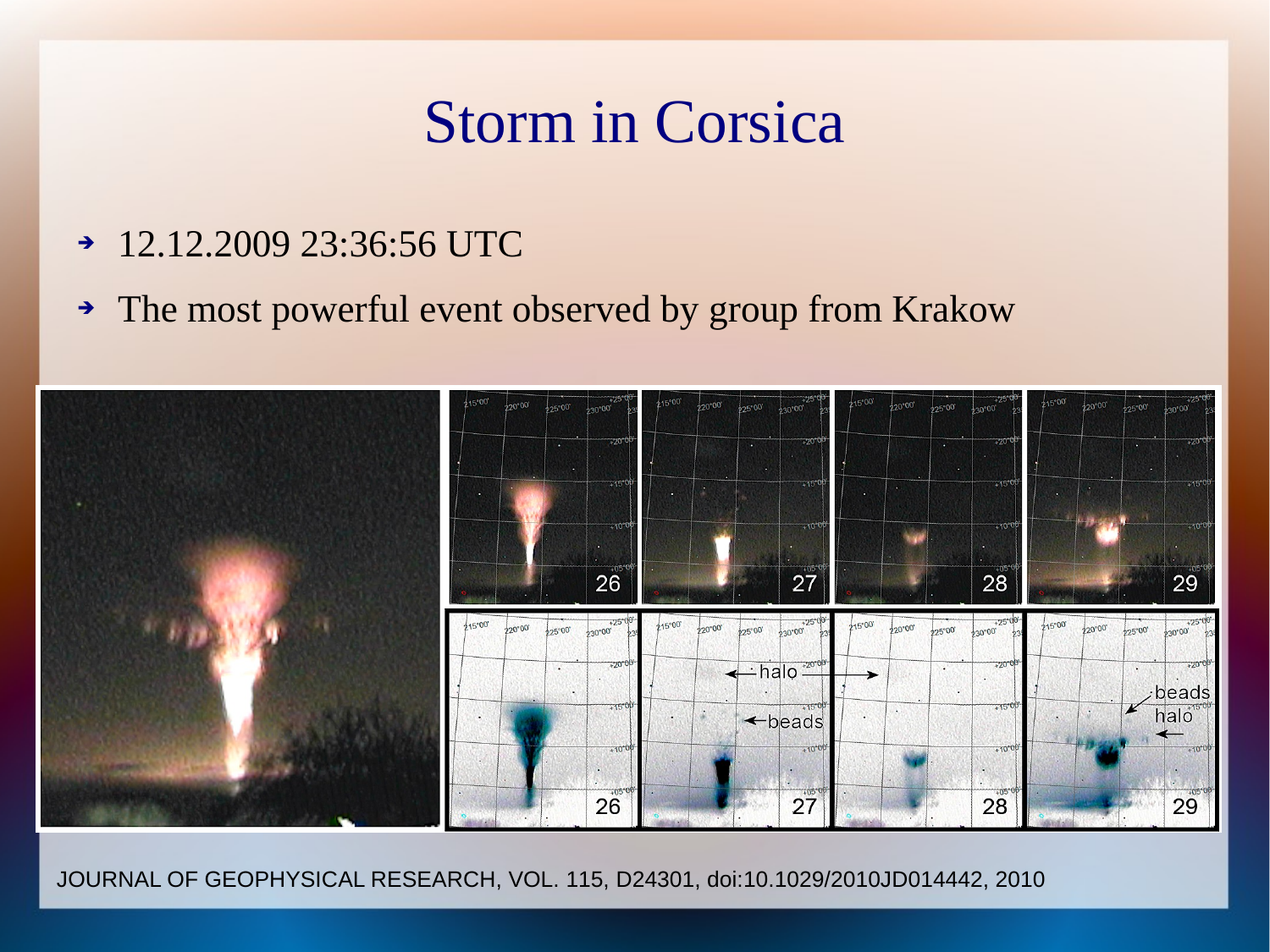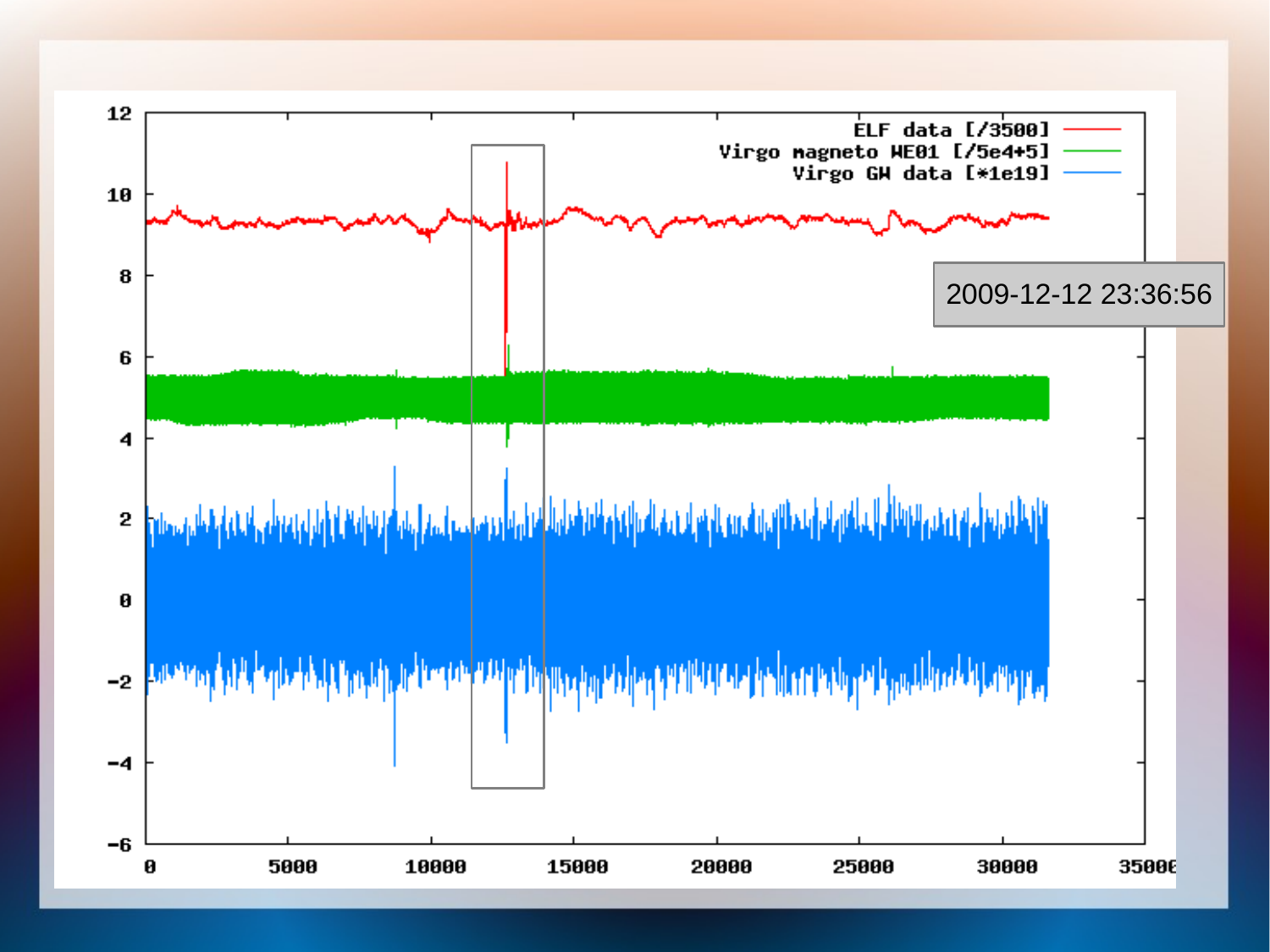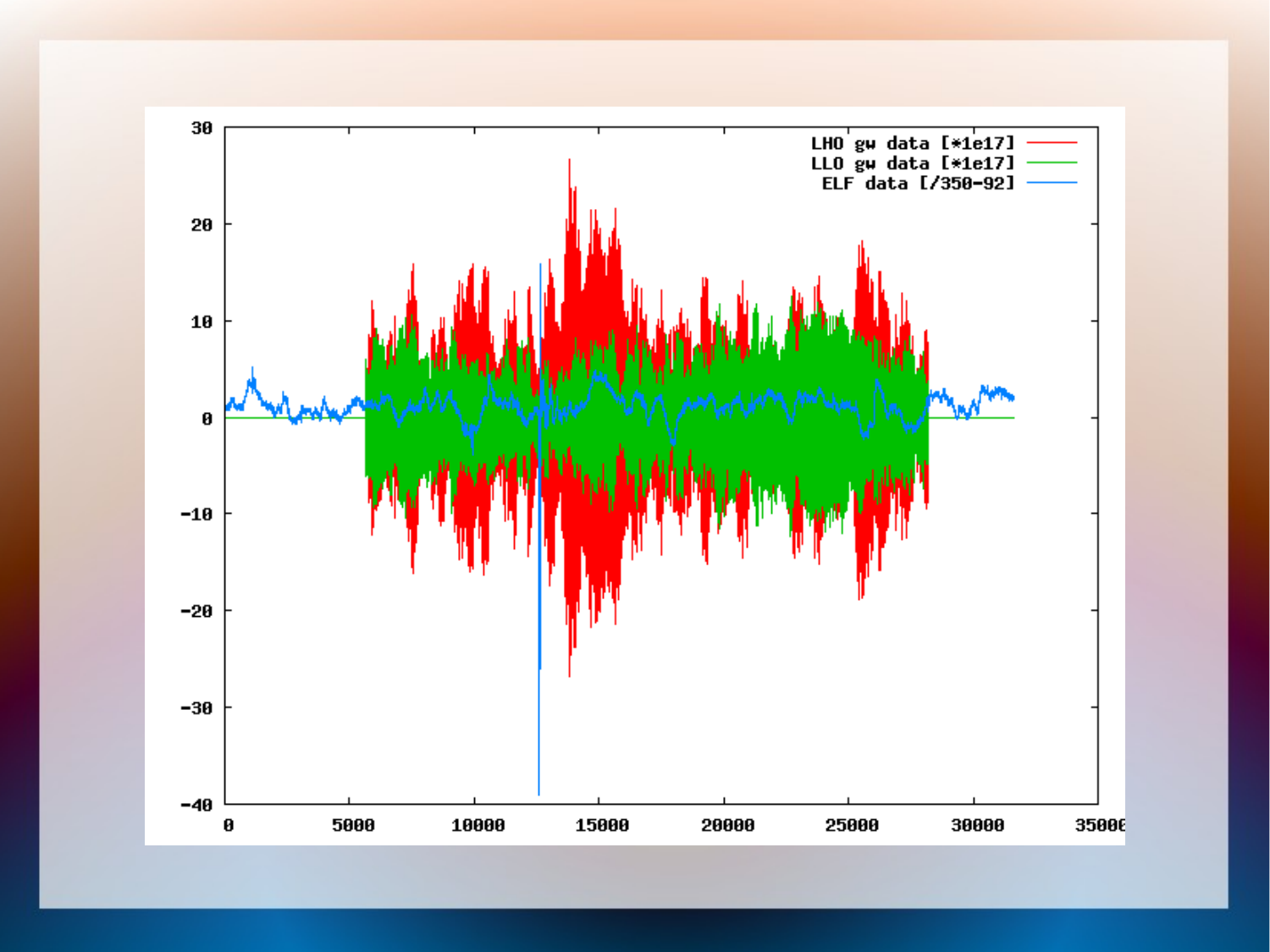

L1:LSC-AS\_AC at 944696232.000 with Q of 5.7



H0:PEM-BSC10\_MAGZ at 944696232.000 with Q of 11.3



V1:Em.MABDWE03 at 944696232,000 with Q of 8.5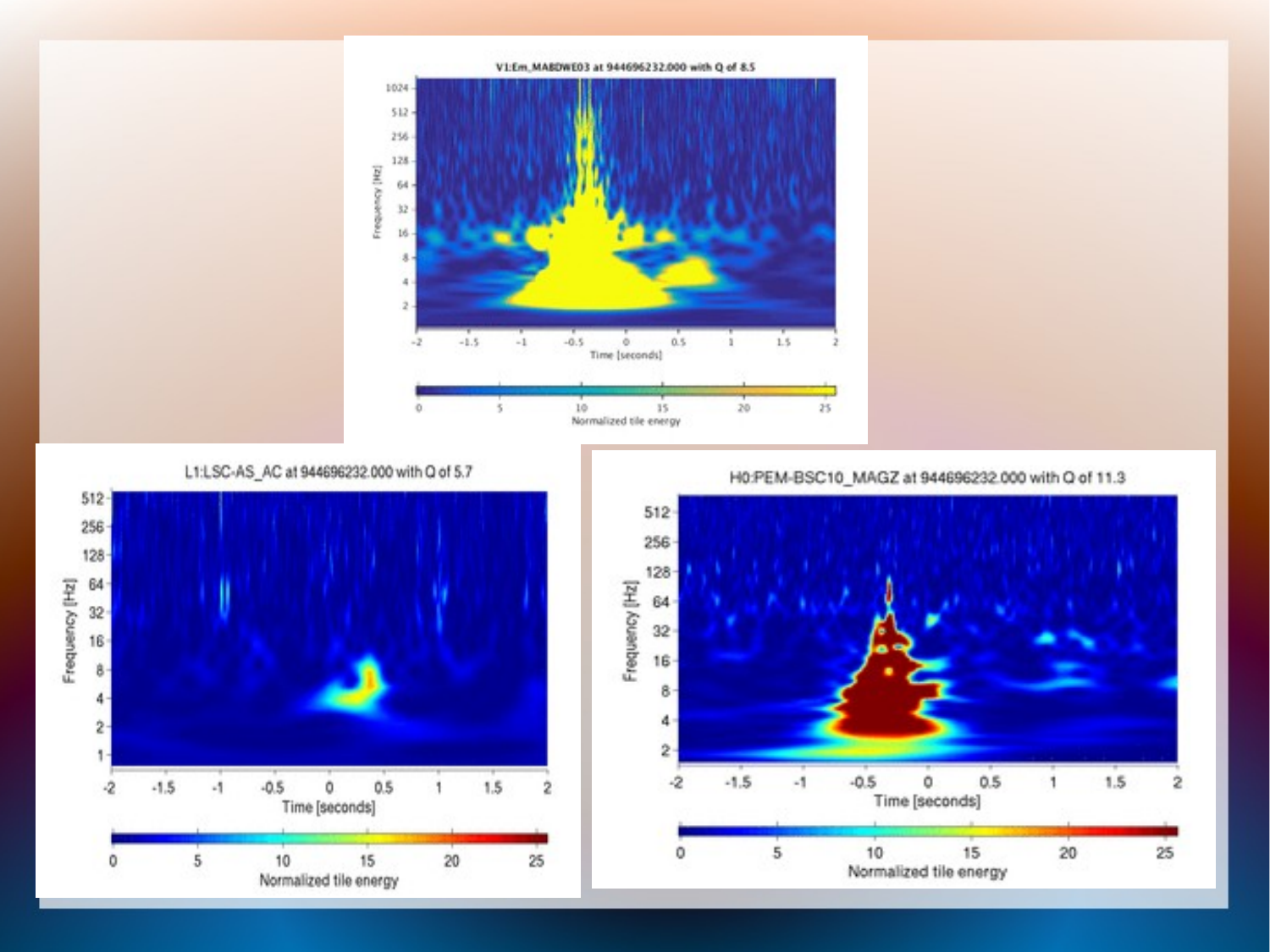#### S6/VSR2,3 burst-like search

- ➔ Data from science runs S6 and VSR2/3
- ➔ 2.5 months of data between 19.10.2009 r. 08.01.2010 r. (940003217 - 946990984)
- ➔ Omicron was the main tool
- ➔ We analyzed magnetic channels of Virgo i LIGO
- ➔ We looked for a time coincidences (0.25s window)
- ➔ Times slides as a background estimation (80 slides form -5s to +5s)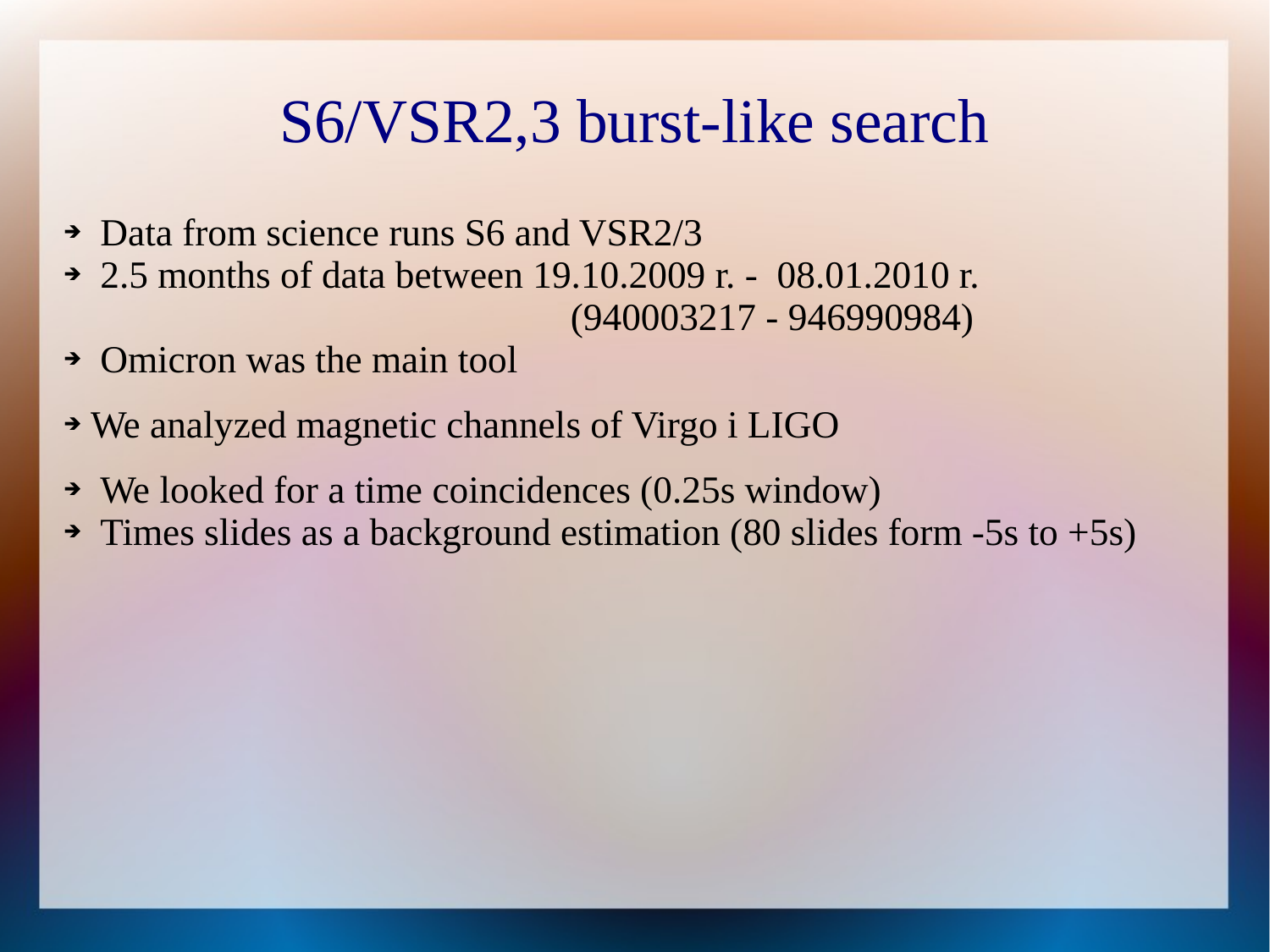S6/VSR2,3 results

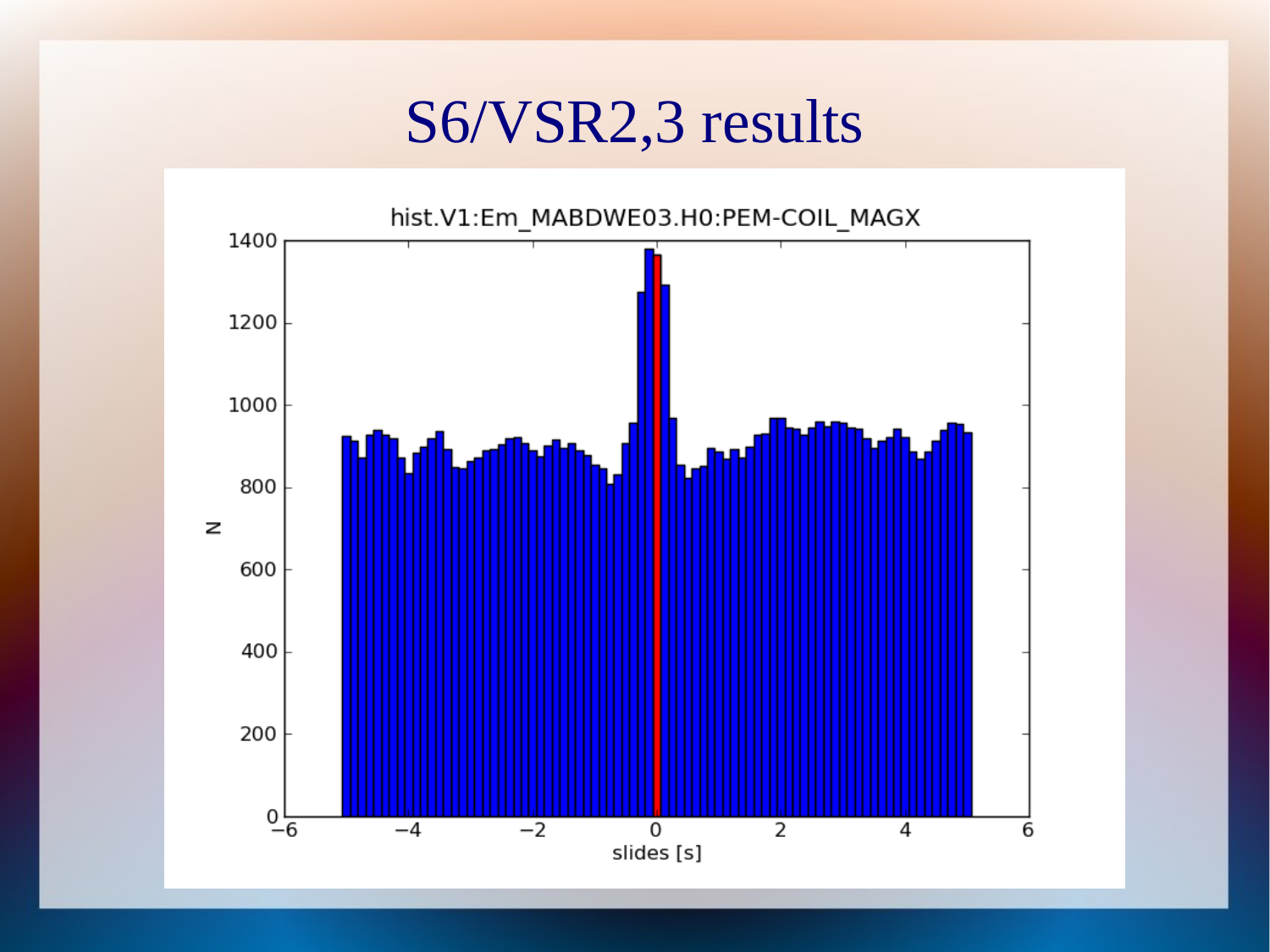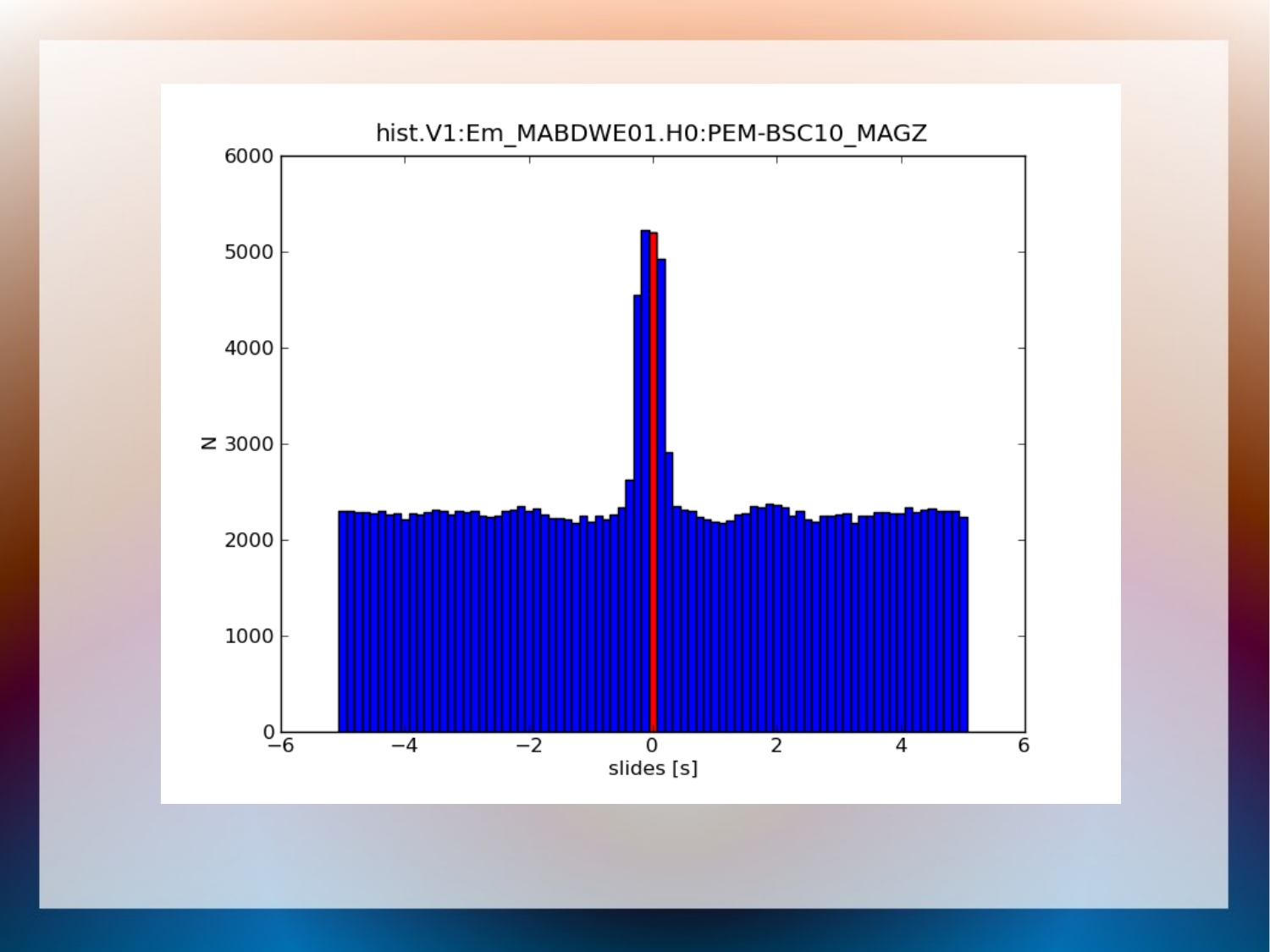# All results

- [https://ldas-jobs.ligo.caltech.edu/~izabela/schumann/H1L1/hist\\_H1L1/](https://ldas-jobs.ligo.caltech.edu/~izabela/schumann/H1L1/hist_H1L1/plots/) [plots/](https://ldas-jobs.ligo.caltech.edu/~izabela/schumann/H1L1/hist_H1L1/plots/)
- [https://ldas-jobs.ligo.caltech.edu/~izabela/schumann/L1V1/hist\\_L1V1/](https://ldas-jobs.ligo.caltech.edu/~izabela/schumann/L1V1/hist_L1V1/plots/) [plots/](https://ldas-jobs.ligo.caltech.edu/~izabela/schumann/L1V1/hist_L1V1/plots/)
- [https://ldas-jobs.ligo.caltech.edu/~izabela/schumann/V1H1/hist\\_V1H1](https://ldas-jobs.ligo.caltech.edu/~izabela/schumann/V1H1/hist_V1H1/plots/) [/plots/](https://ldas-jobs.ligo.caltech.edu/~izabela/schumann/V1H1/hist_V1H1/plots/)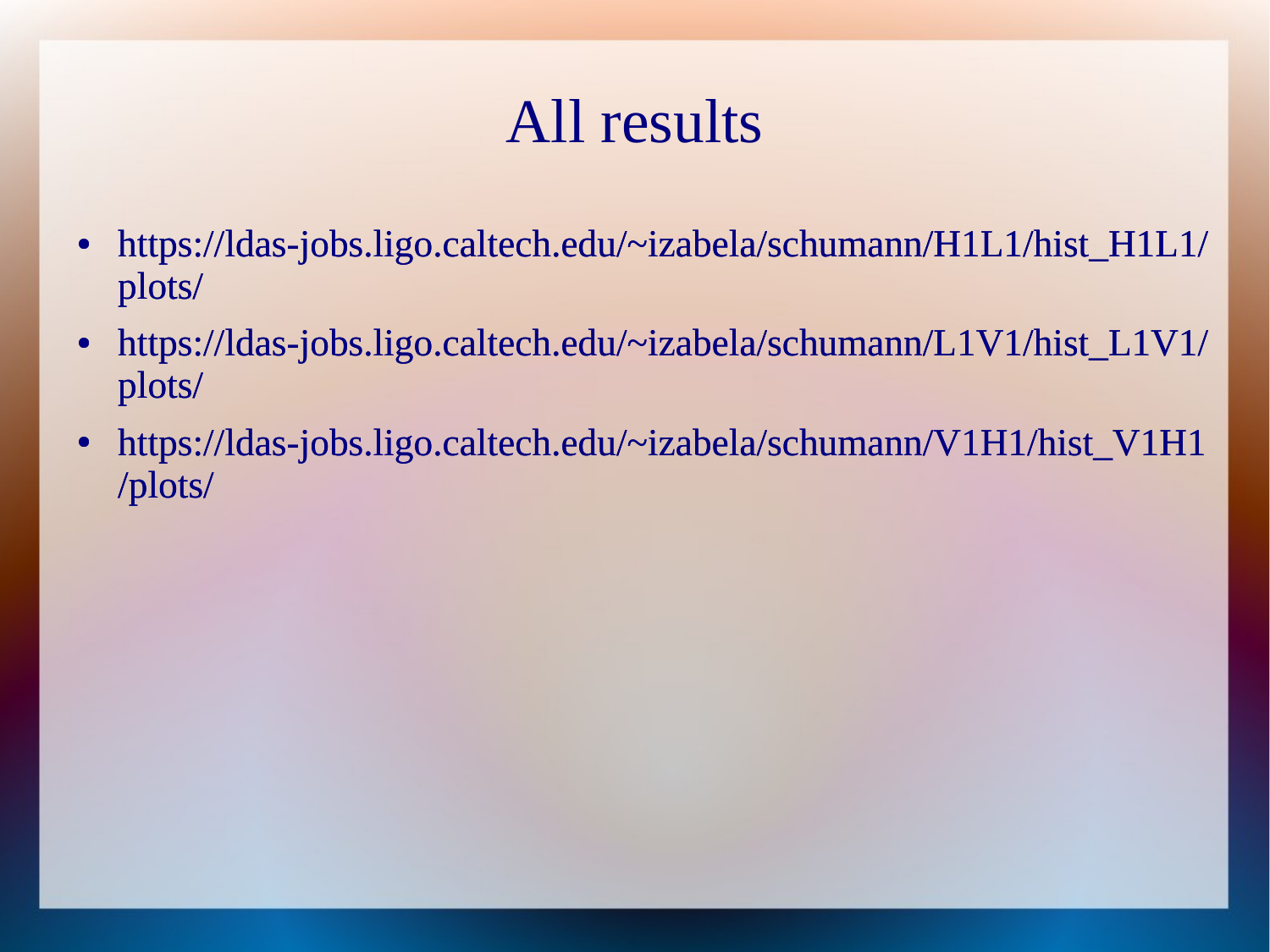### O1 burst-like search

- Data from science run O1
- 2 months of data between 18.09.2015 r. 12.01.2016 r. (1126623615 – 1135699215)
- LIGO: magnetic channels and strain channels
- Virgo: only magnetic channels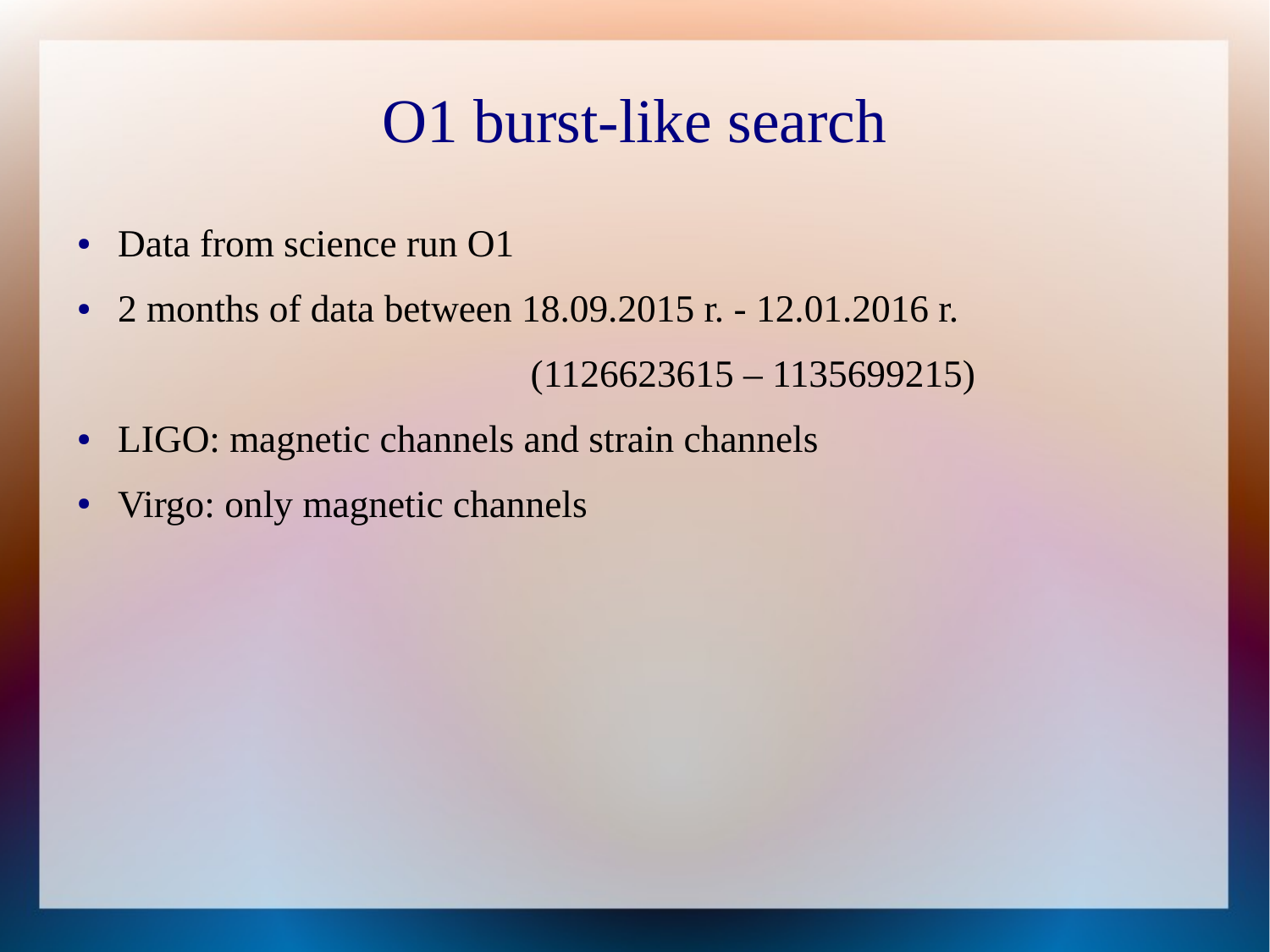#### O1 results (interesting ones)

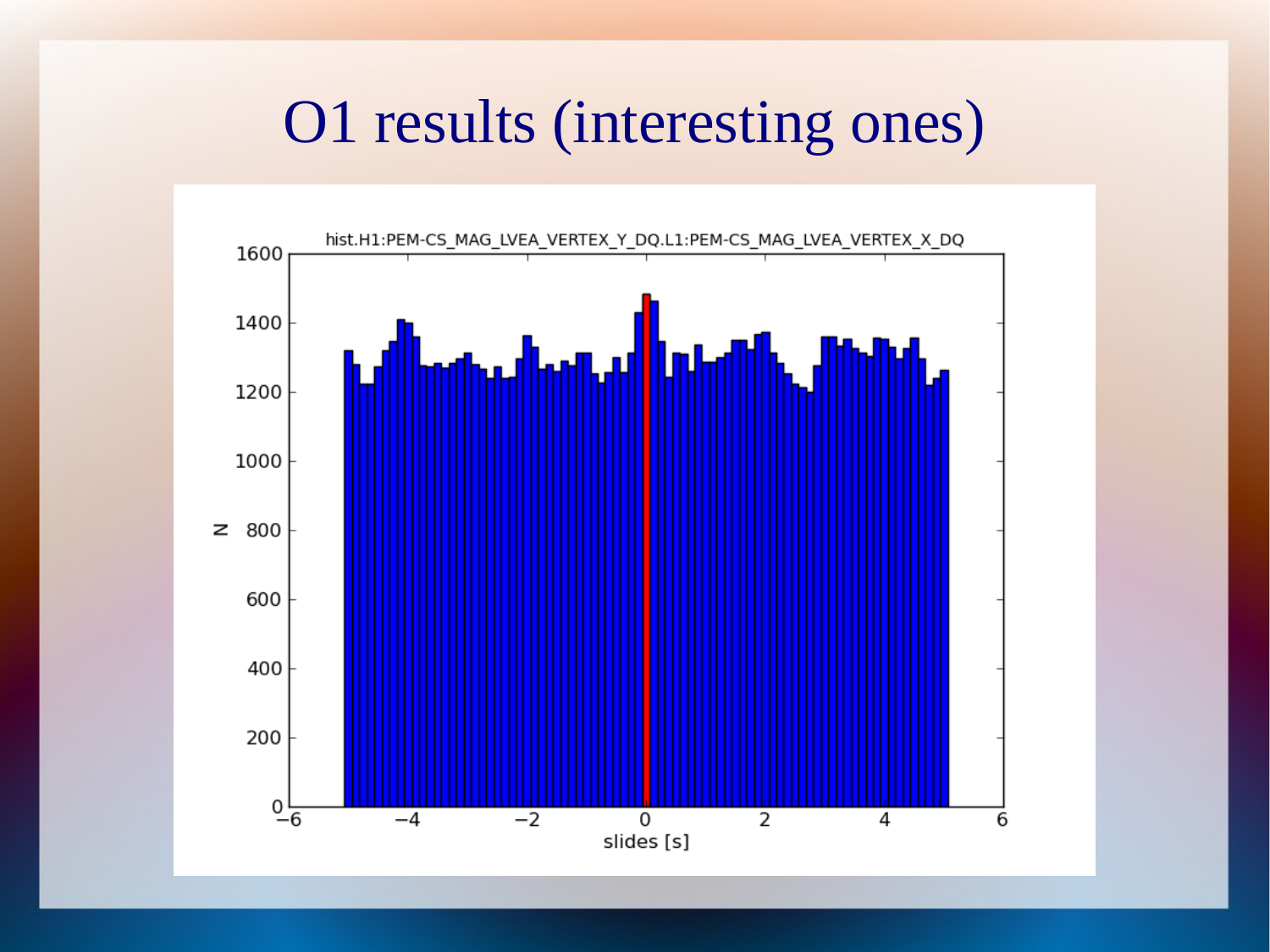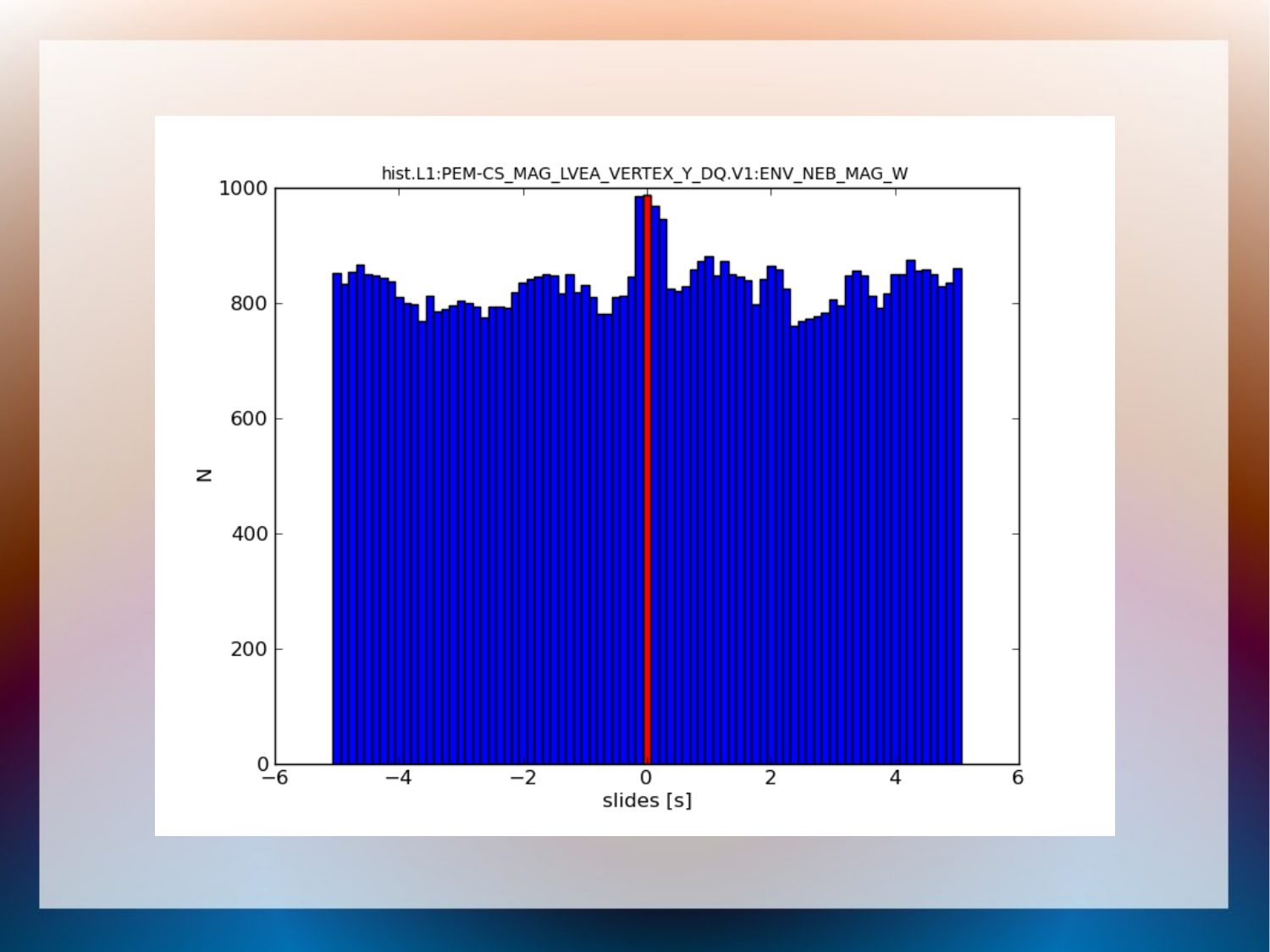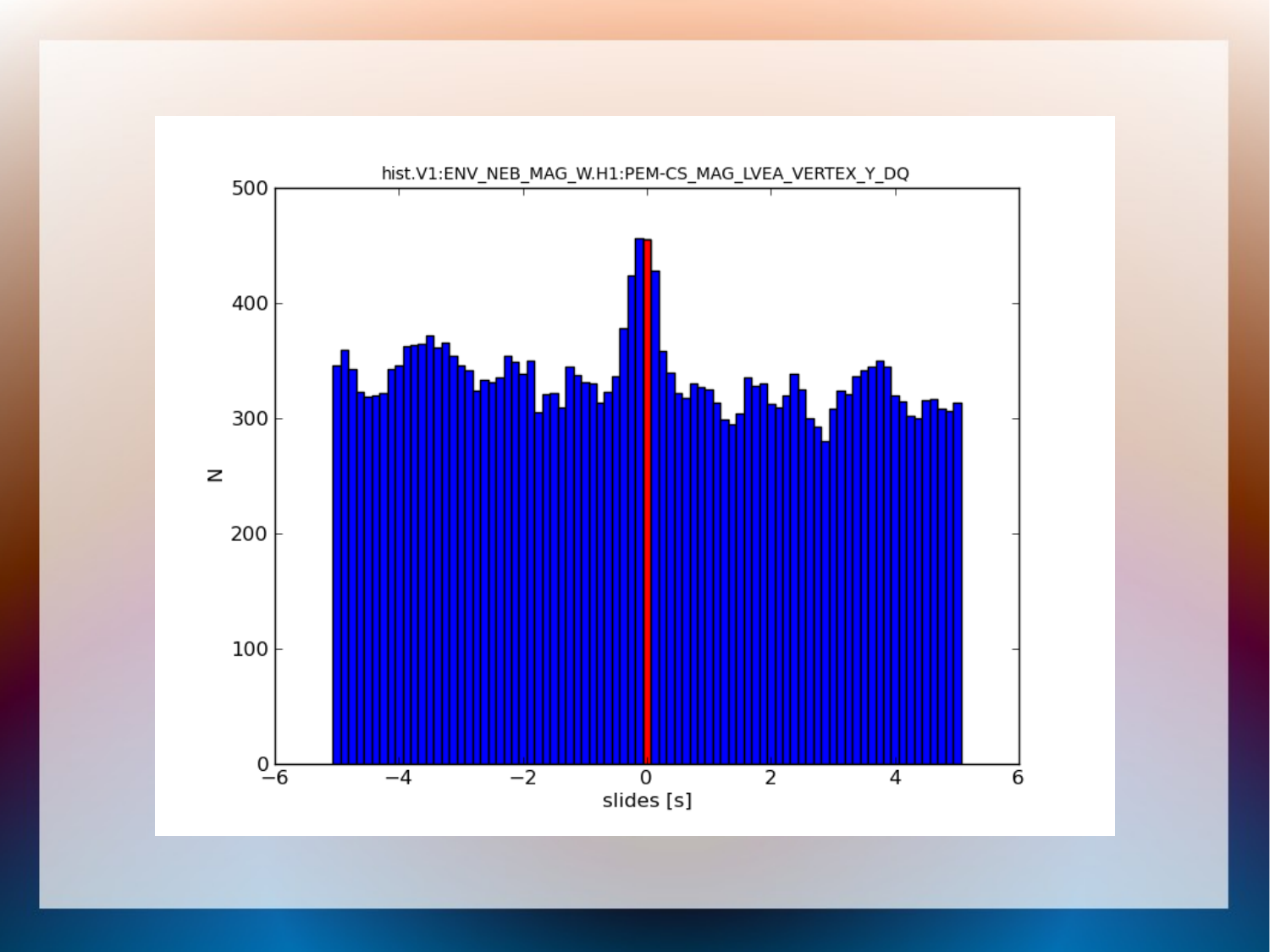## All results

- <https://ldas-jobs.ligo.caltech.edu/~izabela/schumann/O1/H1L1/>
- <https://ldas-jobs.ligo.caltech.edu/~izabela/schumann/O1/L1V1>/
- <https://ldas-jobs.ligo.caltech.edu/~izabela/schumann/O1/V1H1/>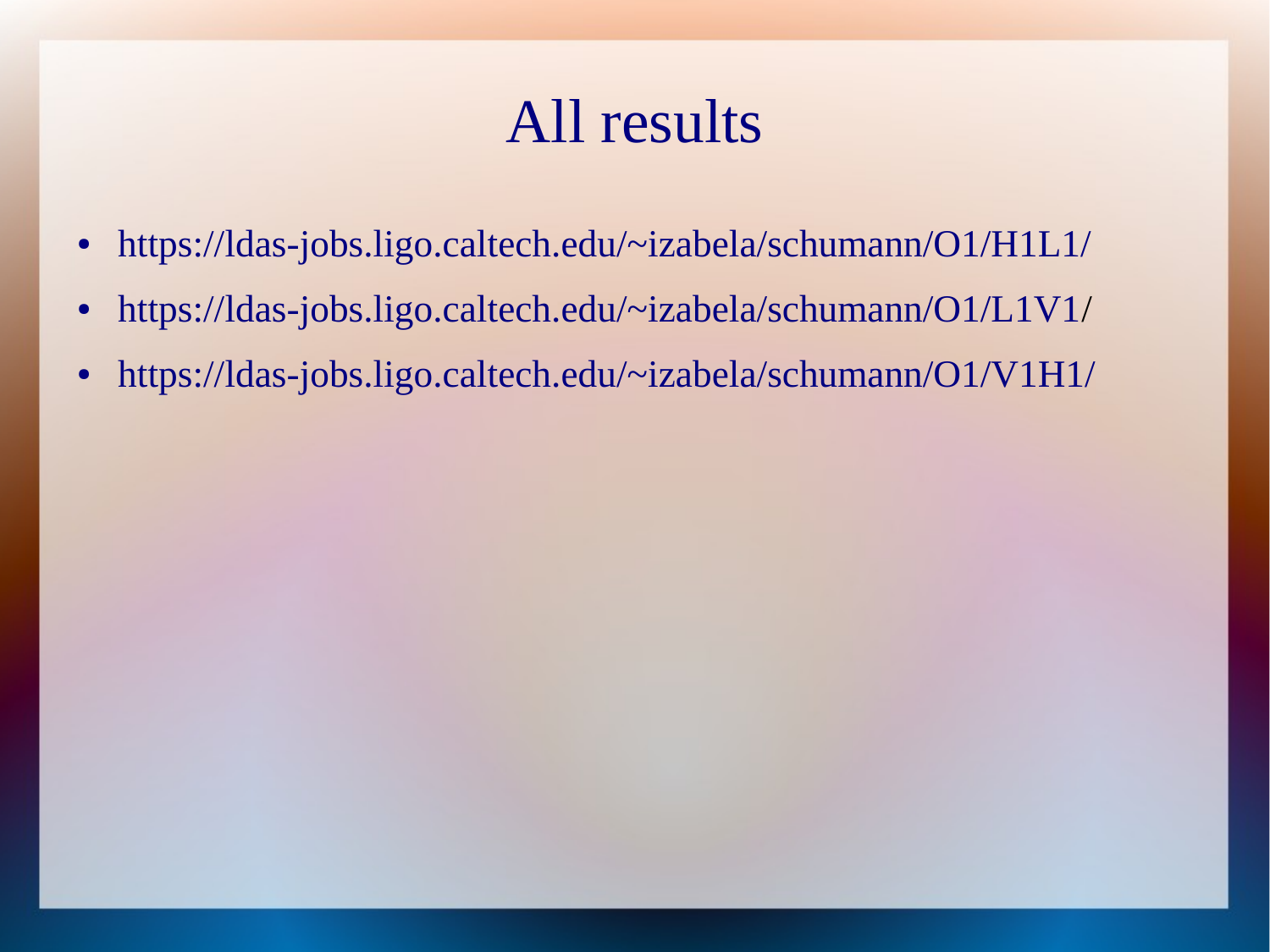## Effect on the h(t) channels

- Coincidences between strain channel of one detector and magnetic channels of the other
- No magnetic triggers in the  $h(t)$